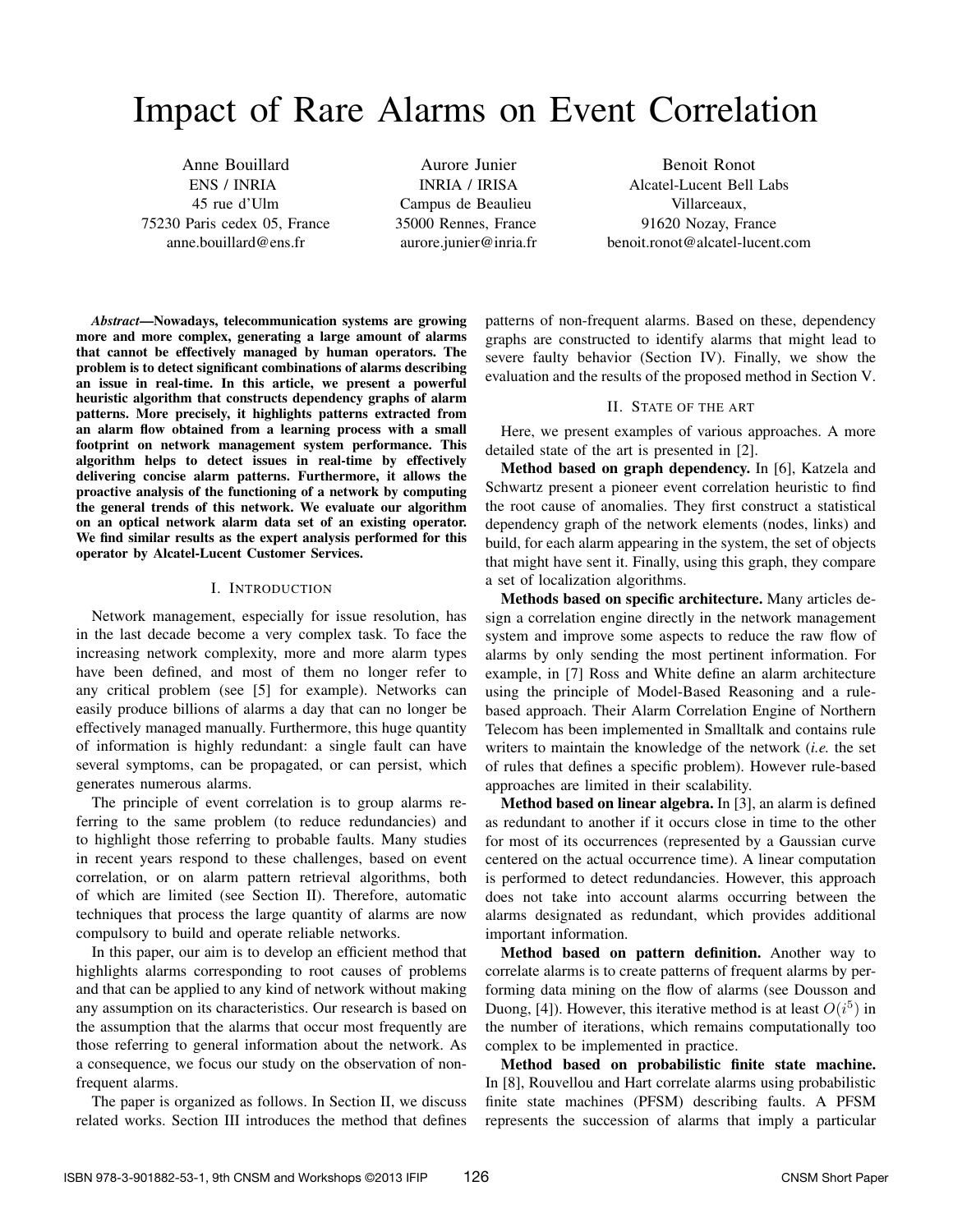problem. Unfortunately, the set of possible faults (which can be very large) must be defined in advance.

Method based on correlation coefficient: Yang, in [10], presents a technique where the alarms are represented by Gaussian functions and statistics are used to correlate them. Then, the links between alarms are represented on a colored map. Unfortunately, this method is off-line which does not meet our dynamic requirements.

The main difficulty to tackle the correlation problem resides in the ability to deal with a huge quantity of data to detect dangerous network behaviors. Here we introduce a generic method that efficiently creates several dependency graphs of alarms. It is based on modifications of the sequence of alarms, which enables a fast study of the event correlation problem.

### III. CONSTRUCTION OF RELEVANT PATTERNS

We use the notations from the language theory. Consider A is a non-empty finite set. Then  $A^*$  (resp.  $A^+$ ) denotes the set of finite sequences (resp. non-empty finite sequences) with elements in A. For  $f \in A^*$ , |f| stands for the length of f and for  $a \in A$ ,  $|f|_a$  is the number of occurrences of a in f. The symbol '·' represents the concatenation (if  $f_1 = a_1 \cdots a_i$  and  $f_2 = b_1 \cdots b_j$ , then  $f_1 \cdot f_2 = a_1 \cdots a_i b_1 \cdots b_j$ . Also,  $\mathcal{P}(A)$ stands for the set of subsets of A. The *support* of  $f \in A^*$  is  $f = \{a \in \mathcal{A} \mid |f|_a \geq 1\} \in \mathcal{P}(A)$ . With this notations and  $A = \{a, b, c, d\}, f = abcbca \in A^* \text{ and } f \in A^+, |f| = 6,$  $|f|_a = 2$  and  $f = \{a, b, c\}.$ 

We now focus of a flow of alarms. Let  $A$  be the set of alarms names and  $f$  be the sequence of those alarms names in a log file. We assume that some alarms appear very frequently, while some others only appear a few times, which is what we observe in the log files studied. Our goal is to search for a group of non-frequent alarms. To highlight them we perform several transformations on the flow:  $a$ ) Identification of the most frequent alarms;  $b$ ) Construction of set patterns; c) Reducing the set patterns in size.

*a) Identification of the most frequent alarms:* This is simply done by counting the number of occurrences of each alarm  $a \in \mathcal{A}$  that appears in f,  $|f|_a$ , and using a fixed threshold  $\alpha$ . Then, the set of frequent alarms is defined by

$$
M = \{ a \in \mathcal{A} \mid |f|_a / |f| \ge \alpha \}.
$$

*b) Construction of set patterns:* In the sequence of alarms, some alarms are sent several times. Therefore, if an alarm  $\alpha$  arrives before an alarm  $\beta$ , this does not always mean that  $\alpha$  is the cause of  $\delta$  or that  $\alpha$  has been generated before *b*. Moreover, we may often find patterns *ababa...* in the log files. Furthermore, before being monitored, the alarms are temporarily buffered. Consequently, the exact order between the alarms has a weaker impact than for a real-time monitoring, which is rare and expensive in infrastructure costs. As a consequence, for alarms that are consecutive or almost consecutive, we may not have to keep them ordered and short patterns of  $f$  can be considered as sets of alarms instead of sequences.

Let  $R = A \setminus M$  be the set of alarms that are not the most frequent. Then, there is a unique decomposition of f as  $f =$  $m_0 \cdot r_1 \cdot m_1 \cdot r_2 \cdot \cdot \cdot r_\ell \cdot m_\ell$ , where  $m_0, m_\ell \in M^*$   $m_1, \ldots, m_{\ell-1} \in$  $M^+$ , and  $r_1, \ldots, r_\ell \in R^+$ . The sequence of alarms we focus on is the concatenation of non-frequent set patterns:

$$
sp(f) = \overline{r_1} \cdot \overline{r_2} \cdots \overline{r_\ell} \in \mathcal{P}(R)^*
$$

.

*Example 1:* Due to lack of space we only give an example to illustrate the construction, from which an interpretation cannot be made. A more complete example is described in [2]. Take  $A = \{a, b, c, d, e\}$  and  $f_{ex}$ aabeaabacbabaccaabadbaceacaaceabacbabaacaaddcaeeaa. We have  $|f_{ex}| = 50$ , and  $|f_{ex}| = 24$ . Then, with  $\alpha = 0.4$ , we find  $M = \{a\}$  and  $R = \{b, c, d, e\}$ . Then, the sequence of non-frequent set patterns can be computed:  $sp(f_{ex}) = \{b, e\}\{b\}\{b, c\}\{b\}\{c\}\{b\}\{b, d\}\{c, e\}\{c\}\{c, e\}\{b\}$  ${b, c}{b}$  {b}{c}{d, c}{e}. We get  $|sp(f_{ex})| = 17$  but the rarest alarm d appears in only 2 set patterns. A much more schematic view of the rare alarms is needed.

*c) Reducing the set patterns in size:* The third step consists of reducing the length of  $|sp(f)|$ . This can be done by setting transformation rules. For  $u, v \in \mathcal{P}(R)$ ,

$$
(R_1) uvu \to u \cup v
$$
  $(R_2) uv \to u$  if  $v \subseteq u$ .

In other words, if  $sp(f)$  can be written as  $z_1 \cdot uvu \cdot z_2$ , then it can be transformed into  $z_1 \cdot (u \cup v) \cdot z_2$  using rule  $(R_1)$ . If  $v \subseteq u$  and  $sp(f) = z_1 \cdot uv \cdot z_2$ , then it can transformed into  $z_1 \cdot u \cdot z_2$  using rule  $(R_2)$ .

We recursively apply these rules until no further rule can be applied. Note that the choice of the order to apply the rule may slightly affect the result. We arbitrary chose repeatedly to apply first rule  $(R_1)$  from left to right and then  $(R_2)$  until no rule can be used. We denote by rsp(f) the *reduced set pattern* obtained after applying rules  $(R_1)$  and  $(R_2)$ .

*Example 2:* After the application of those rules to  $s p(f_{ex})$  of Example 1,  $r s p(f_{ex}) = \{b, e\} \{b, c\} \{b, d\} \{c, e\}$  ${b, c}$ {c, d}{e}: its length is reduced from 17 to 7. The reduction is not drastic in this example because the number of alarms is too small. The reduction of the length will be greater for the sequences considered in Section V.

# IV. RELEVANT PATTERNS DETECTION

In this section, we use the heuristic of the previous section in order to find patterns leading to rare alarms. Rare alarms only appear a few times in the log files: this corresponds to alarms that lead to faulty behavior of the system and are often repaired very soon after the occurrence of the alarm. Identifying patterns leading to that fault may then allow a proactive management by detecting the root cause of a problem before it implies a failure.

In order to handle this, we construct the *dependency graph*  $\mathcal{G} = (V, E, w)$  of the set patterns found with our heuristic:  $G$  is a weighted directed graph with set of vertices  $V$ , set of edges E and weight function  $w : E \to \mathbb{N}$ , where

- $V = \overline{rsp(f)}$ , the set patterns that appear in  $rsp(f)$ ;
- $E = \{(u, v) \mid \exists z_1, z_2 \text{ such that } sp(f) = z_1 \cdot uv \cdot z_2;$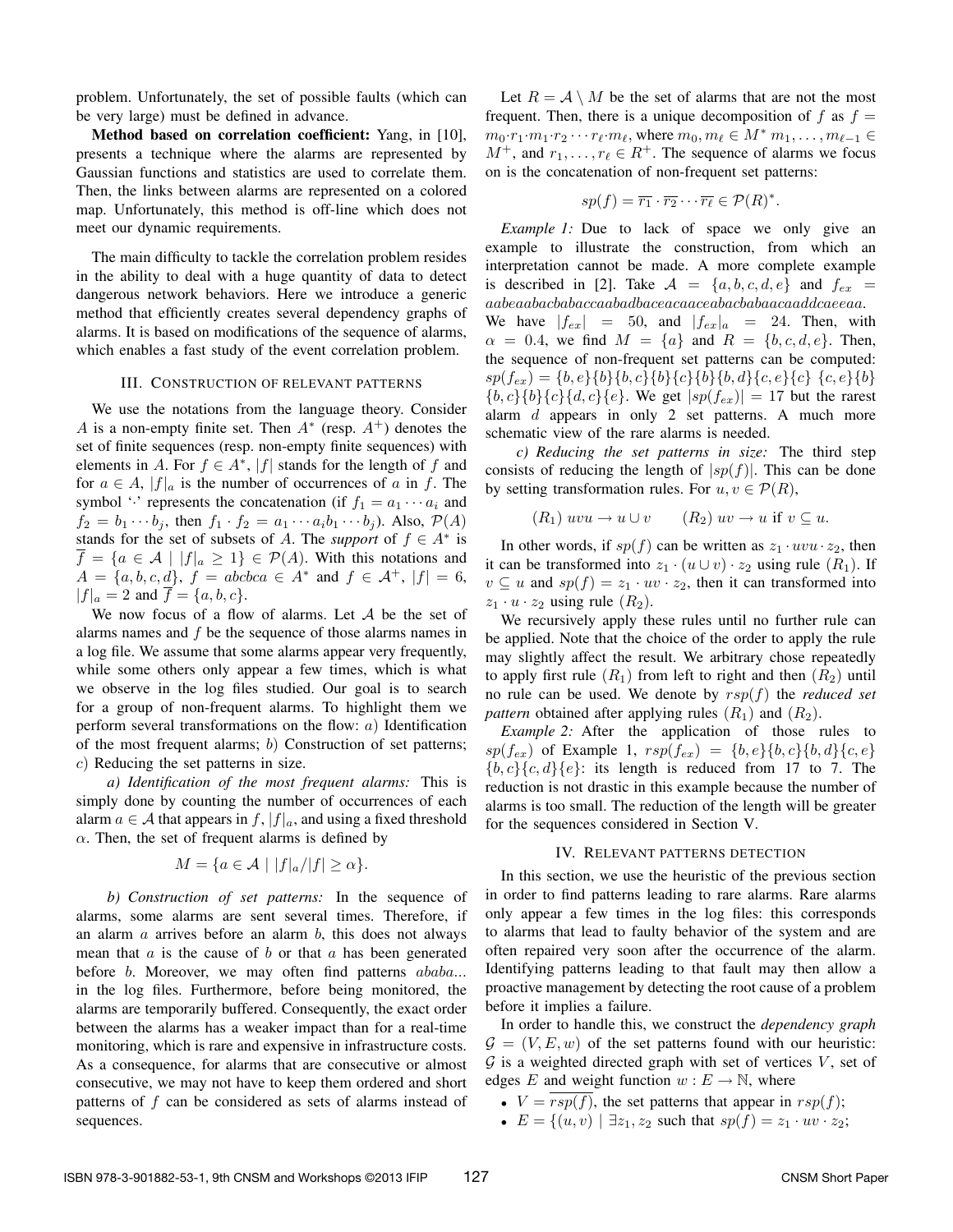•  $w(u, v) = |\{(z_1, z_2) | sp(f) = z_1 \cdot uv \cdot z_2\}|$ , the number of occurrences of uv in  $rsp(f)$ .

*Example 3:* Figure 1 represents the graph corresponding to the log file of Example 1. The weights of the edges are all equal to 1, so they are not represented. We observe that alarm d always appears with c or b, and is preceded by  $\{b, c\}$ . We may deduce that there is a correlation between those alarms.



Fig. 1. Dependency graph of  $f_{ex}$ , the log file from Example 1.

A difficulty in analyzing the flow of alarms lies in the fact that the quantity of alarms to manage is huge and many pathologies can occur together. Consequently, we divide the dependency graph in sub-graphs, each focusing on the study of a small set of rare alarms. Observing these graphs gives a refined analysis of the rare alarms that provides hypotheses about the root cause that generated the alarms.

## V. EXPERIMENTS AND RESULTS

We evaluate our method using the real network issues of an operator, a customer of Alcatel-Lucent Customer Services. We focus our analysis on a network element, NE, of the Optical Synchronous digital hierarchy (SDH), from a retrieved log file of 36K alarms over one year. Let us note that its full optical layer is composed of more than 62K elements that are able to generate alarms. Currently, each element analyzes the large amount of information received by a traditional management method, which is a difficult task.

We focus on a frequent issue: the laser failure of an optical SDH network element. Table I lists the alarms found in the log file studied. Several alarms are symptomatic of such an issue: LOS, AIS, RUP, and RUM. In particular, occurrences of alarm LOS indicate that the whole signal is unusable: it is replaced by an AIS consisting in continuously sending binary 1s. This produces occurrences of alarm AIS in every device downstream the fault (see [9]).

To guide the expert for analyzing the network, we first use the algorithm proposed in [1] to analyze the global flow of alarms. This algorithm allows us to detect on-line the *strong deviations* of the behavior of the flow. Here, the behavior means the rate at which the alarms arrive. This arrival rate is *sandwiched* between two affine curves with the same slope, which are automatically updated to fit the variations of the flow rate.

The flow  $f$  we consider is composed of the alarms and their arrival time. We discard the names of the alarms to perform the algorithm of [1]. Figure 2 represents the variation of alarms arrival rates on the global flow f computed with this algorithm. One can observe that rates computed are low and last a relatively long time up to  $1.0\,10^7$  s. Afterwards, the range of rates progressively becomes wider with amplified variations. After  $1.6\,10^7$  s, the fluctuations reach their maximum and



Fig. 2. Arrival rates of the global flow of alarms  $f$ .

remain so until the end of the observation. From this curve, one can assume that a major problem occurs after  $1.0\,10^7$  s.

Let us now focus on the behavior of some alarms: RUP (important for the use-case), but also EBER and FO. For the sake of simplicity, we denote  $f_a$  the sub-flow of f containing only occurrences of alarm a.

Figure 3 depicts computed rates for the sub-flows  $f_{RUP}$  and  $f_{EBER}$ . This graphic shows that RUP occurs in  $f$  only at the beginning of the flow, during the first  $7.0\,10^6$  s. This ensures the presence of the use-case. Alarm EBER appears all along the observation. However, one can detect bursts of arrivals: before  $1.010^7$  s. and after  $2.010^7$  s. Processing the same way with alarm FO indicates three arrival time: a single burst at  $5.010<sup>5</sup>$  s. and at  $1.010<sup>7</sup>$  s and more occurrences appear after  $2.210<sup>7</sup>$  s, as shown in Figure 4. RUP seems correlated with EBER and FO. One can observe that the instability on the global flow starts when RUP is not emitted any more. This might highlight that the use-case we focus on is not the major problem of this node.



Fig. 3. Arrival rates of sub-flows  $f_{RUP}$  and  $f_{EBER}$ .



Fig. 4. Arrival rates of sub-flows  $f_{RUP}$  and  $f_{FO}$ .

Let us now focus on the approach described in Section III. The two columns  $NE_{\alpha_1}$  and  $NE_{\alpha_2}$  of Table I represent the partition of the alarms between M and R with parameters  $\alpha_1$ and  $\alpha_2$ .